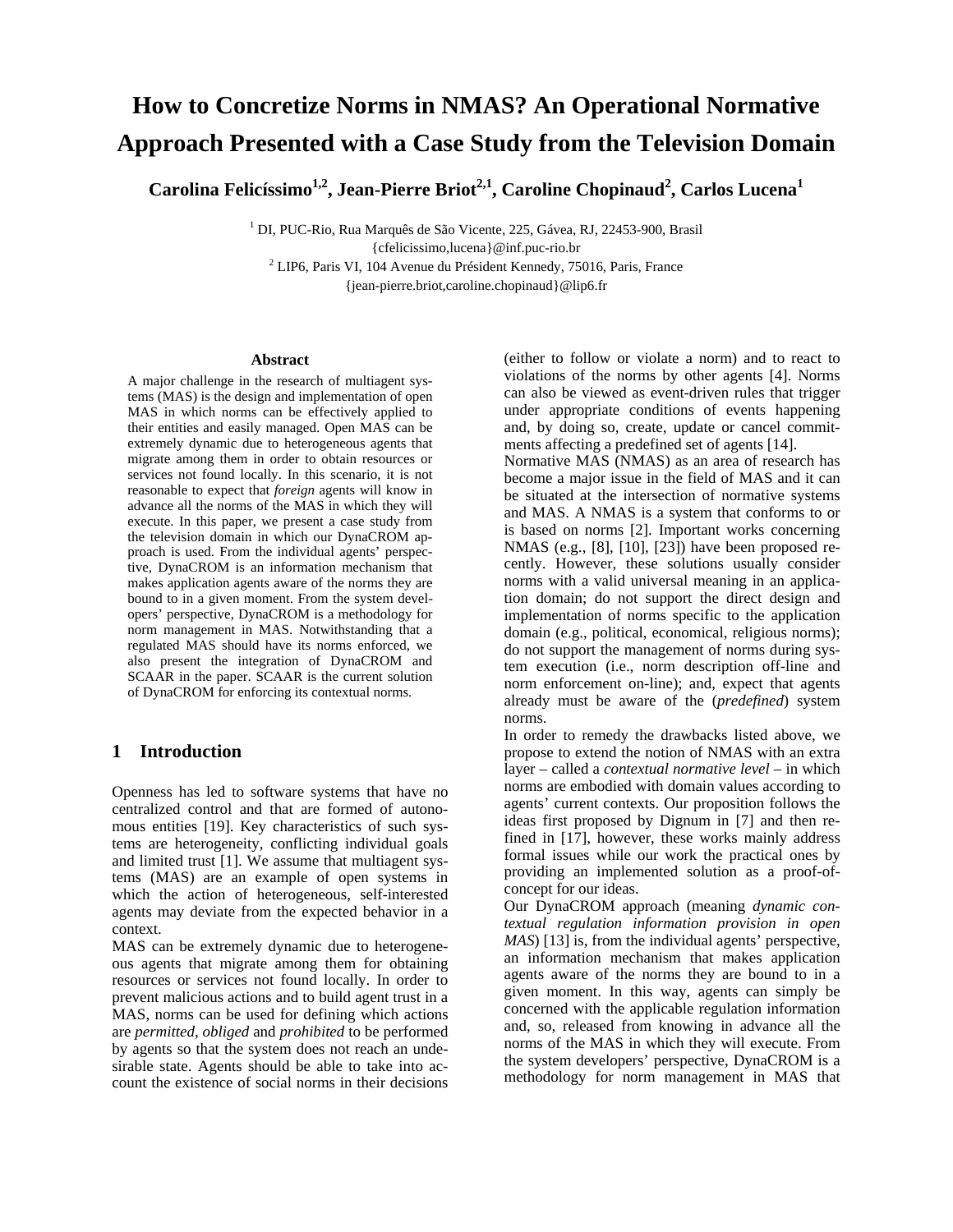facilitates the tasks of norm design, implementation and integration with regulated agents.

In short, DynaCROM supports the implementation of *concrete norms* contextualized in NMAS. *Contextual norms* are norms described with more precise details because they are bound to the context that prescribe an application domain. We consider *context* as any implicit information that can be used to characterize the situation of agents and to provide relevant information and/or services to them, where relevancy depends on agent tasks [6].

In this paper, we illustrate the use of our DynaCROM approach for norm appliance in MAS via a motivat- $\prod_{n=1}^{n}$  scenario from the television domain<sup>1</sup>. In the scenario, agents are self-efficient in terms that they perform their tasks without the necessity to interact with other agents from the domain. In this way, some solutions for norm enforcement (e.g., [23], [10]) do not properly work because their regulation is restricted to the interaction level. Thus, we chose the SCAAR solution (meaning *Self-Controlled Autonomous Agents geneRator*) [5] for enforcing DynaCROM norms. SCAAR enhances agents with a selfmonitoring capability that avoids norm violation in different levels of regulation.

The remainder of this paper is organized as follows. Section 2 briefly describes the main assets of DynaCROM necessary for the understanding of the paper and, in section 3, the use of these assets are exemplified via a motivating scenario from the television domain. For the domain, a DynaCROM NMAS is proposed. Section 4 explains how openness is guaranteed in our DynaCROM NMAS and section 5 shows how its norms can be enforced. Before concluding and presenting future work, Section 6 positions our work with respect to two other approaches.

#### **2 Norm Information Provision in MAS**

A major challenge in NMAS is how norms can be effectively applied to their agents and easily managed. These tasks are arduous because norms are usually written for general purposes, hindering a more precise regulation.

DynaCROM proposes to system developers a methodology for norm appliance and management in MAS. This methodology guides them to embody abstract norms with contextualized domain values in order to refine regulation information. Following this methodology, the system developer should define and classify his norms in the context in which they apply

 $\overline{a}$ 

in the application domain. For instance, the norm "marriage is only valid between Jewish people" should be classified as a *Judaism* norm that is contextualized in the *religious* domain.

For representing norms contextualized in application domains, DynaCROM proposes a *contextual normative ontology* in which information is provided to heterogeneous agents with a common understanding about well-defined system regulation. An *ontology* is a conceptual model that embodies shared conceptualizations of a given domain [18]; a *contextual ontology* is an ontology that represents localized domain information [3] (e.g., USD is the national currency of USA); and, a *contextual normative ontology* is a contextual ontology that has a *Norm* concept as a central asset. This concept should be instantiated with norms contextualized differently according to basic MAS entities (i.e., environments, organizations, roles and agent interactions [22]) or specific domain entities.

The DynaCROM ontology can have its concepts composed in somehow that result in sets of independent norms in which the semantic of one norm can influence the semantics of the others. For the composition process, a system developer has to write *ontology-driven rules* (i.e., rules written according to the ontology structure) and, then, DynaCROM automatically infer composed contextual information. For the inference process, DynaCROM has an inference rule engine that executes the following tasks: (i) read an ontology instance to get data (i.e., concept instances and relationships), (ii) read a rule file to get how concepts must be composed, and (iii) infer an ontology instance based on the previous readings. An overview of this process is illustrated in Fig. 1.



**Fig. 1.** The DynaCROM composition process

 $\overline{a}$ 

DynaCROM is currently implemented as an active behavior<sup>2</sup> for continuously getting agents' updated contexts and their respective norms. All present norms are norms valid in a given moment. Once the domain ontology and/or rule file change, updated

<sup>&</sup>lt;sup>1</sup> See in [12] another case study with a motivating scenario from the domain of multinational corporations and focusing on agents' decisions based on contextual norms.

DynaCROM is implemented in JADE [20], but it can also be applied in other platforms by implementing their facade design pattern provided for the agent unit.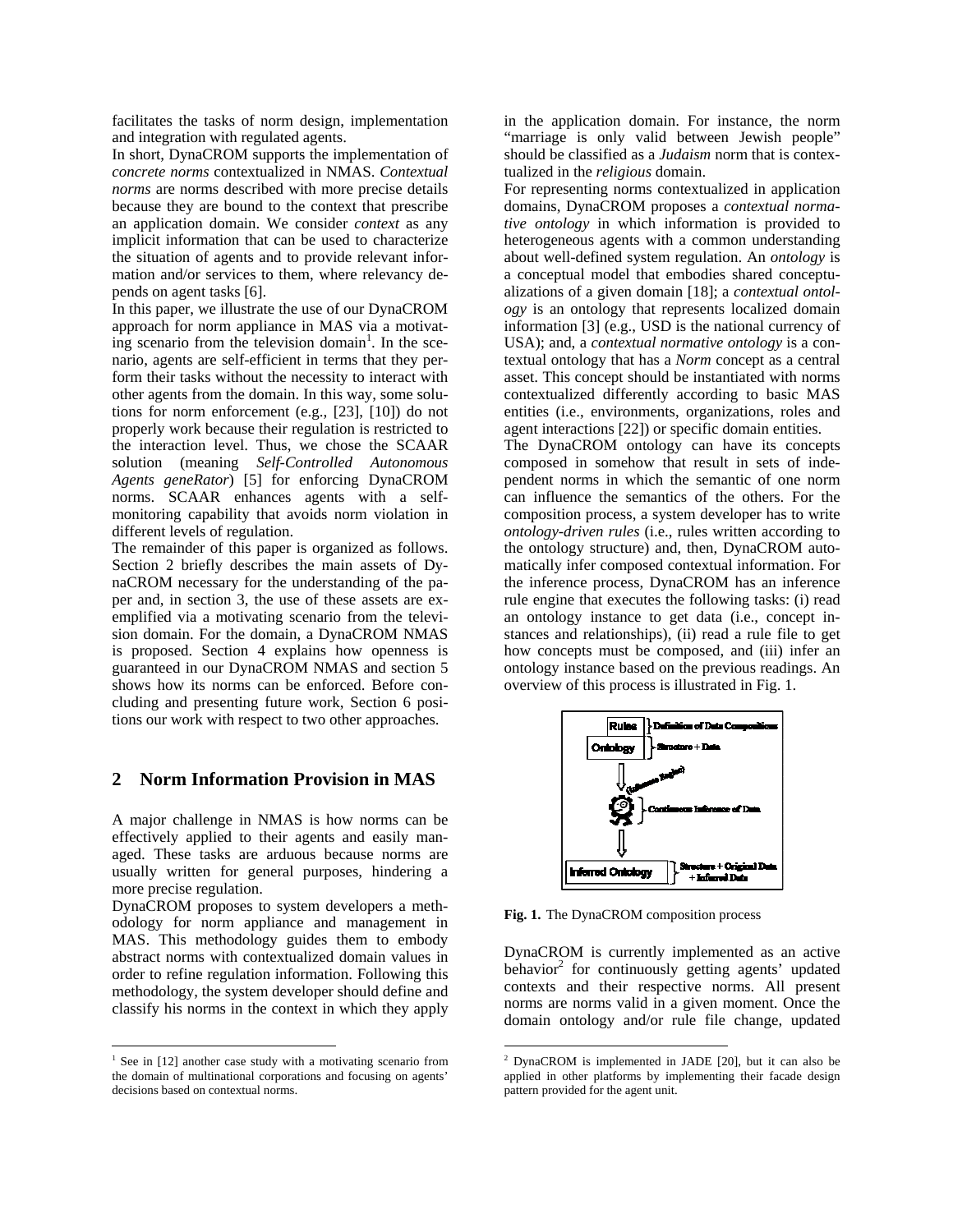norms are automatically forwarded to agents in the next DynaCROM execution. Thus, the dynamics of the process is an important asset of DynaCROM compared with other normative solutions (e.g., [5], [10], [23]) because it permits the management of norms at the system runtime, providing the flexibility necessary for regulation regarding social changes characteristic of MAS.

#### **3 A Television Normative MAS**

In order to illustrate our DynaCROM approach, we propose a scenario from the television (TV) domain in which data can be distributed among several countries by broadcaster agents from different TV corporations. In the scenario, a (*direct* or *indirect*) hierarchy exists among their concepts, providing implicit contextual information for regulation in MAS.

The conceptual model illustrated in Fig. 2 was conceived to represent our motivating scenario. There, a *TVBroadcaster* (a type of *Organization*) is subordinated to its respective *TVCorporation* by the *isMemberOf* property, and each TV broadcaster has only one headquarters (*hasHeadquarters* inherited property). A *TVBroadcaster* is in an *Environment* (*isIn* inherited property). An *Environment* is linked to its *Government* by the *hasGovernment* property. Each *Government* is linked to its *AudioAndMediaGovernmentAgency* by the *hasGovernmentAgency* property.



**Fig. 2.** A conceptual model for norm appliance in TV MAS

All concepts of the proposed conceptual model can be linked to a *Norm* concept by a *hasNorm* property for holding the norms of our proposed NMAS. In this way, norms are contextualized in each concept of the domain. For instance, we can consider, besides others, the following norm of censorship to screen a TV program:

 *A Television Norm for Censorship*: television programs are obliged to present their television rating information for giving spectators an idea of the suitability of the program for children and/or adults.

This norm is an abstract one and, thus, must be translated to a concrete norm according to the context in which it applies in the TV domain. Considering the Australian TV system, for instance, the norm can be contextualized differently in the Australian Broadcasting TV corporation (ABC) and in the Special Broadcasting Service TV corporation (SBS) – two governmental TV corporations – and also in the Nine TV corporation (Nine) – a commercial one – as follows:

 *(Concrete) Television Norms for Censorship*: (a) In the *ABC* and *SBS* TV corporations, TV ratings are obliged to be presented as follows: for ages of (i) *12* and up, (ii) *14* and up, and (iii) *18* and up; (b) in the *Nine* TV corporation, TV ratings are obliged to be presented as follows: for ages of (i) *15* and up, and (ii) *18* and up.

TV programs are screened by broadcaster agents playing the role in broadcaster organizations, meaning that the norm for censorship must be applied to all of them. The SBS TV corporation has only one broadcaster, the SBS TV broadcaster, which is situated in the city of Sydney, in the state of New South Wales. The ABC and Nine TV corporations have broadcasters distributed in the Australian territory, as presented in Table 1. Excluding the Tasmania state, which does not have a broadcaster for the Nine TV corporation, all others states have broadcasters for the two TV corporations.

Broadcaster agents can be directly influenced by the norms of its organization (via the *isPlayedIn* property) and/or indirectly influenced by the norms of its environments (e.g. city, state, country), government, government agency and TV corporation.

| <b>TV Broadcaster</b> | TV Corp. | State              | City            |
|-----------------------|----------|--------------------|-----------------|
| <b>ABN</b>            | ABC      | New South Wales    | Sydney          |
| <b>TCN</b>            | Nine     |                    | Willoughby      |
| ABV                   | ABC      | Victoria           | Melbourne       |
| <b>GTV</b>            | Nine     |                    |                 |
| ABO                   | ABC      | Queensland         | <b>Brishane</b> |
| <b>OTO</b>            | Nine     |                    |                 |
| <b>ABS</b>            | ABC      | South Australia    | Adelaide        |
| <b>NWS</b>            | Nine     |                    |                 |
| <b>ABW</b>            | ABC      | Western Australia  | Perth           |
| <b>STW</b>            | Nine     |                    |                 |
| ABT                   | ABC      | Tasmania           | Hobart          |
| ---                   | Nine     |                    |                 |
| ABN                   | ABC      | Australian Capital | Canberra        |
| <b>TCN</b>            | Nine     | Territory          |                 |
| <b>ABD</b>            | ABC      | Northern Territory | Darwin          |
| <b>NTD</b>            | Nine     |                    |                 |

**Table 1.** TV broadcasters of Autralian TV corporations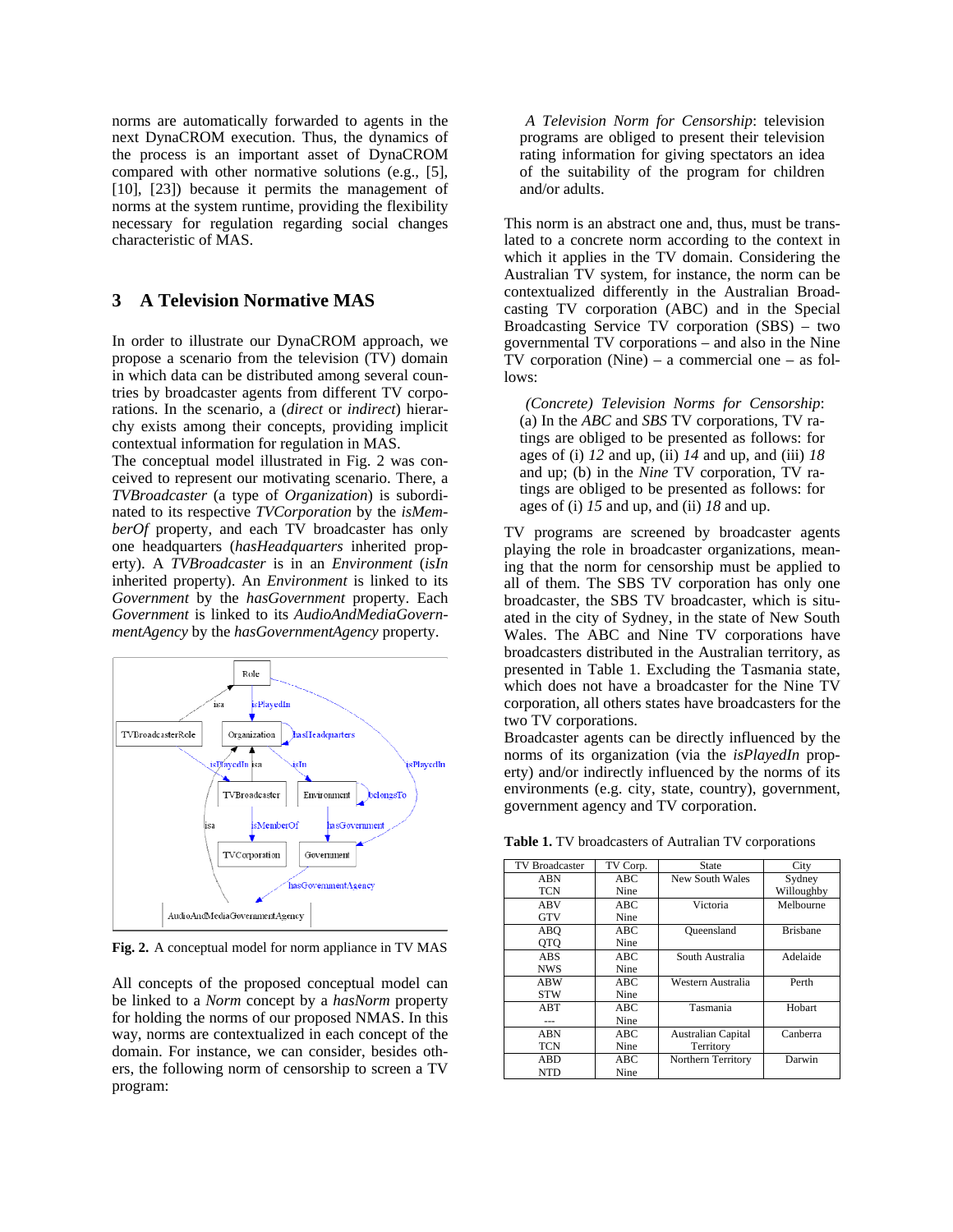

**Fig. 3.** An instance part of the conceptual model for norm appliance and management in our television NMAS

Considering basic criteria for the development of software, it is not reasonable to expect that the censorship norm of each TV corporation will be implemented inside all of its broadcasters. So, the norm is represented by a government agency norm (illustrated in Fig. 3 by the *OblToPresentT-VRatingInfo* norm instance) that links the government agency and the *ScreenATVProg* action instances.

Rules are used for applying the censorship norm in all TV broadcasters from the domain. For readability purposes, Code 1 presents those rules written following a simplified syntax for rule inference engines, as for the Jena [21] used one. The '*DynaCRORule\_GovWithGovAgencyNorms*' (line 1 to 4) states that a given government will have its norms composed with the norms of its government agency. For instance, the following process is executed for the *AustralianGovernment* given value: in (4), the '*?GovAgency*' variable is instantiated with the *AustralianCommunicationAndMediaAuthority* inferred value when the '*?Gov*'

variable is instantiated with the *AustralianGovernment* value; in (3), the '*?GovAgencyNorms*' variable is instantiated with the *OblToPresentTVRatingInfo* inferred value; and in (2), this norm is added to the *AustralianGovernment* instance.

Following a similar composition process, the '*Dyna-CROMRule\_EnvWithGovNorms*' (line 5 to 8) states that a given environment will have its norms composed with the norms of its government; the '*DynaCROMRule\_EnvWith-OEnvNorms*' (line 9 to 12) states that hierarchical environments will have their norms composed; and, the '*DynaCROMRule\_OrgWithEnvNorms*' (line 13 to 16) states that a given organization will have its norms composed with the norms of its environment. Thus, the final result of the inference process is that all TV broadcasters of the domain are obliged to present the television ratings of their corporations to every broadcasted program.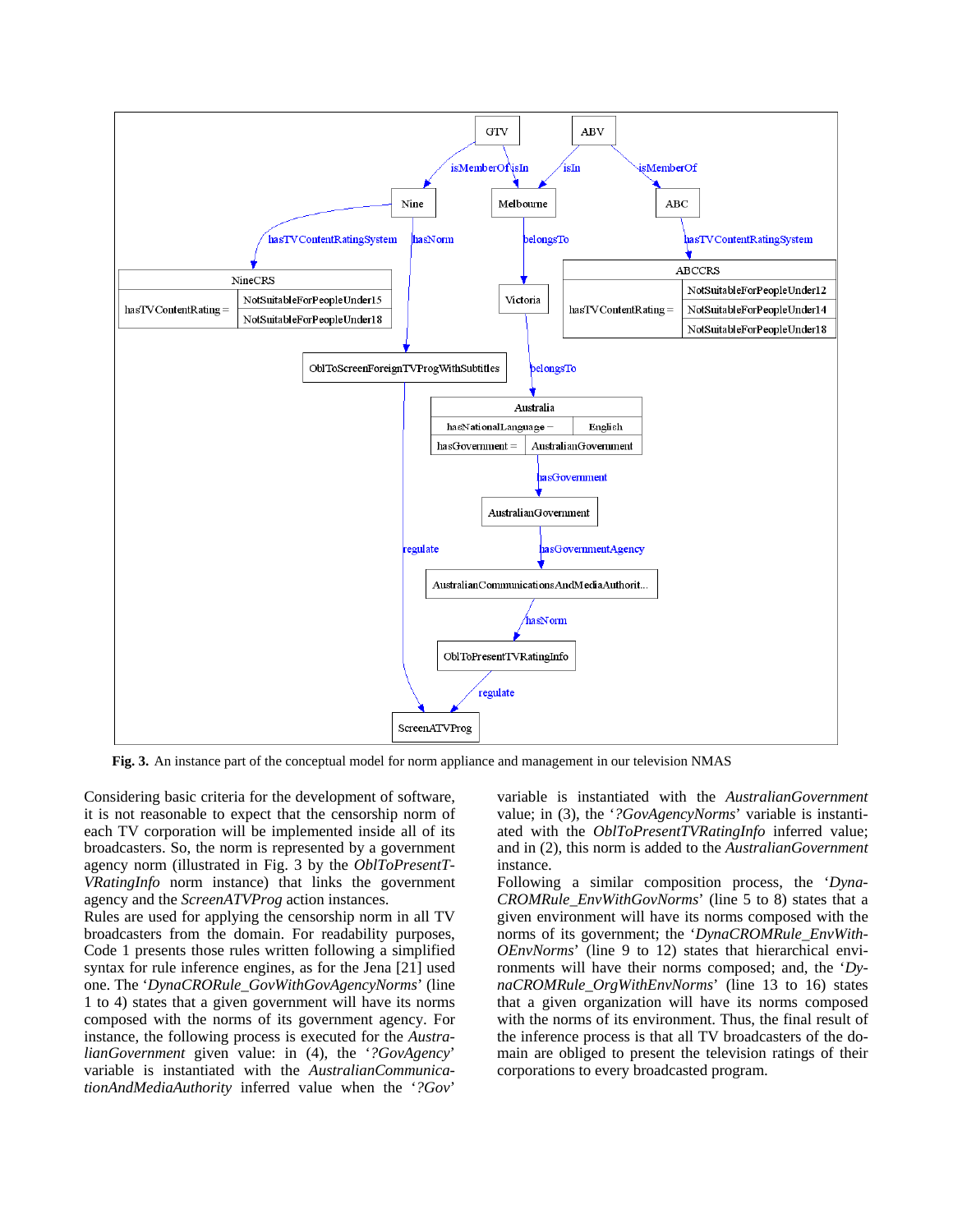**Code 1.** Applying the censorship norm in broadcasters

```
(1) [DynaCROMRule_GovWithGovAgencyNorms:<br>(2) hasNorm(?Gov,?GovAgencyNorms)
        (2) hasNorm(?Gov,?GovAgencyNorms) 
(3) <- hasNorm(?GovAgency,?GovAgencyNorms), 
(4) hasGovernmentAgency(?Gov,?GovAgency)] 
(5) [DynaCROMRule_EnvWithGovNorms:<br>(6) hasNorm(?Env,?EnvGovNorms)
        hasNorm(?Env,?EnvGovNorms)
(7) <- hasNorm(?EnvGov,?EnvGovNorms),<br>(8) hasGovernment(?Env,?EnvGov)]
             hasGovernment(?Env,?EnvGov)]
(9) [DynaCROMRule_EnvWithOEnvNorms:<br>(10) hasNorm(?Env.?OEnvNorms)
(10) hasNorm(?En\overline{v},?OEnvNorms)<br>(11) <- hasNorm(?OEnv,?OEnvNo
(11) <- hasNorm(?OEnv,?OEnvNorms),<br>(12) belongsTo(?Env,?OEnv)]
             (12) belongsTo(?Env,?OEnv)] 
(13) [DynaCROMRule OrgWithEnvNorms:
(14) hasNorm(?Org,?OrgEnvNorms) 
(15) <- hasNorm(?OrgEnv,?OrgEnvNorms), 
(16) isIn(?Org,?OrgEnv)]
```
For instance, when an agent is playing the broadcaster role in a broadcaster organization member of ABC (e.g., in ABV), the agent is automatically informed by DynaCROM about the TV content ratings inherited from ABC (i.e., for ages of 12, 14 or 18, and up).

An action can be regulated by one or more contextual norms. Another norm that can be considered in the TV domain, while screening a TV program, is as follows:

*An (Abstract) TV Corporation Norm to Screen a Foreign Television Program*: foreign television programs are obliged to be screened with subtitles in the national language of the country in which they are broadcast. *A (Concrete) TV Corporation Norm to Screen a Foreign Television Program*: (a) broadcasters of the *Nine* TV corporation are obliged to screen foreign programs with subtitles in *English*.

In the application domain of our motivating scenario, it was chosen that only the *Nine* TV corporation holds the norm presented above. Thus, the norm is represented by the *OblToScreenForeignTVProgWithSubtitles* norm instance that links the *Nine* TV corporation and the *Screen-ATVProg* action, all instances also illustrated in Fig. 3. Code 2 presents a DynaCROM rule that apply the norm in TV broadcasters. Because the norm is only presented in the *Nine* TV corporation, thus, its broadcasters are the unique affected by the verification of line 3. For instance, considering *GTV (*a *Nine* TV broadcaster), the following process is executed: in (4), the '*?TVCorp*' variable is instantiated with the *Nine* inferred value when the '*?TVBroadcaster*' variable is instantiated with the *GTV* given value; in (3), the '*?TVCorpNorms*' variable is instantiated with the *Obl-ToScreenForeignTVProgWithSubtitles* inferred value; and in (2), this norm is added to the *GTV* instance.

**Code 2.**Applying corporation norms in their broadcasters

- (1)[DynaCROMRule\_TVBroadcasterWithTVCorpNorms:
- (2) hasNorm(?TVBroadcaster,?TVCorpNorms)
- (3) <- hasNorm(?TVCorp,?TVCorpNorms),
- (4) isMemberOf(?TVBroadcaster,?TVCorp)]

A similar inference process (distinguished only by the input values for the '*?TVBroadcaster*' variable) results in the automatic appliance of the norm in the other six TV broadcasters of the *Nine* TV corporation.

## **4 Openness in a DynaCROM NMAS**

Agents executing in NMAS are heterogeneous, implemented by different third-party developers, with code that is inaccessible. A viable solution for regulation in NMAS should not be hard coded inside agents' original codes and it must allow some flexibility for updating data (e.g., norms) during the system execution [16].

Openness is achieved in a DynaCROM NMAS because only abstract classes are specified for the domain. Agents need to choose which role they will play in the NMAS and, according to a chosen role, they need to implement the roles' respective methods (i.e., agents only need to know how to act in the NMAS in which they will perform). The methods from the NMAS can be freely implemented by agent developers with the only condition being to use the exact names given by the system developer for the defined entry parameters and returned values. Thus, the collective acceptance of developers when implementing their agents is necessary in order to make a NMAS a real application.

Code 3 exemplifies part of an abstract class and its method to be implemented by broadcaster agents in order to screen a TV program in our NMAS. Agents can request domain data to DynaCROM for correctly executing the method. For this, the predefined DynaCROM method named *get-DynaCROMInfo(String infoRequested)* should be called by agents with the *infoRequested* ontology parameter filled with the desired information. DynaCROM returns the parameter values based on the ontology concepts that have their attributes matching the mask "has + infoRequested". For instance, in the *screenATVProg()* method from Code 3, the information about the values of the *TVContentRating-System* (line 5) and *NationalLanguage* (line 6) parameters are provided by DynaCROM via the *getDynaCROMInfo (TVContentRatingSystem)* and *getDynaCROMInfo(NationalLanguage)* respective method calls. Considering an agent playing the broadcaster role in the *GTV* broadcaster as an example, the agent is informed about a list with the concrete elements (*NotSuitableForPeopleUnder15*, *Not-SuitableForPeopleUnder18*) contextualized according to the *Nine* TV content rating system, and a string with the concrete value *English* contextualized according to the *Australia* country.

**Code 3.** A method to be implemented by broadcaster agents

- (1)public abstract class PlanForBroadcasterAgt{
- (2) public Object screenATVProg(){ (3) Object agtTVProg [String TVRatingInfo,
- String SubtileIn, …];
- (4) agtTVProg = chooseATVProgram();
- (5) agtTVProg.TVRatingInfo = getTVRatingInfo(
- $\text{agtTVProg, TVContentRatingSystem};$ <br>(6) agtTVProg SubtileIn = getSubtitle(  $agtTVProg.SubtileIn = getSubtile($
- agtTVProg,NationalLanguage); (7)… return agtTVProgram; } }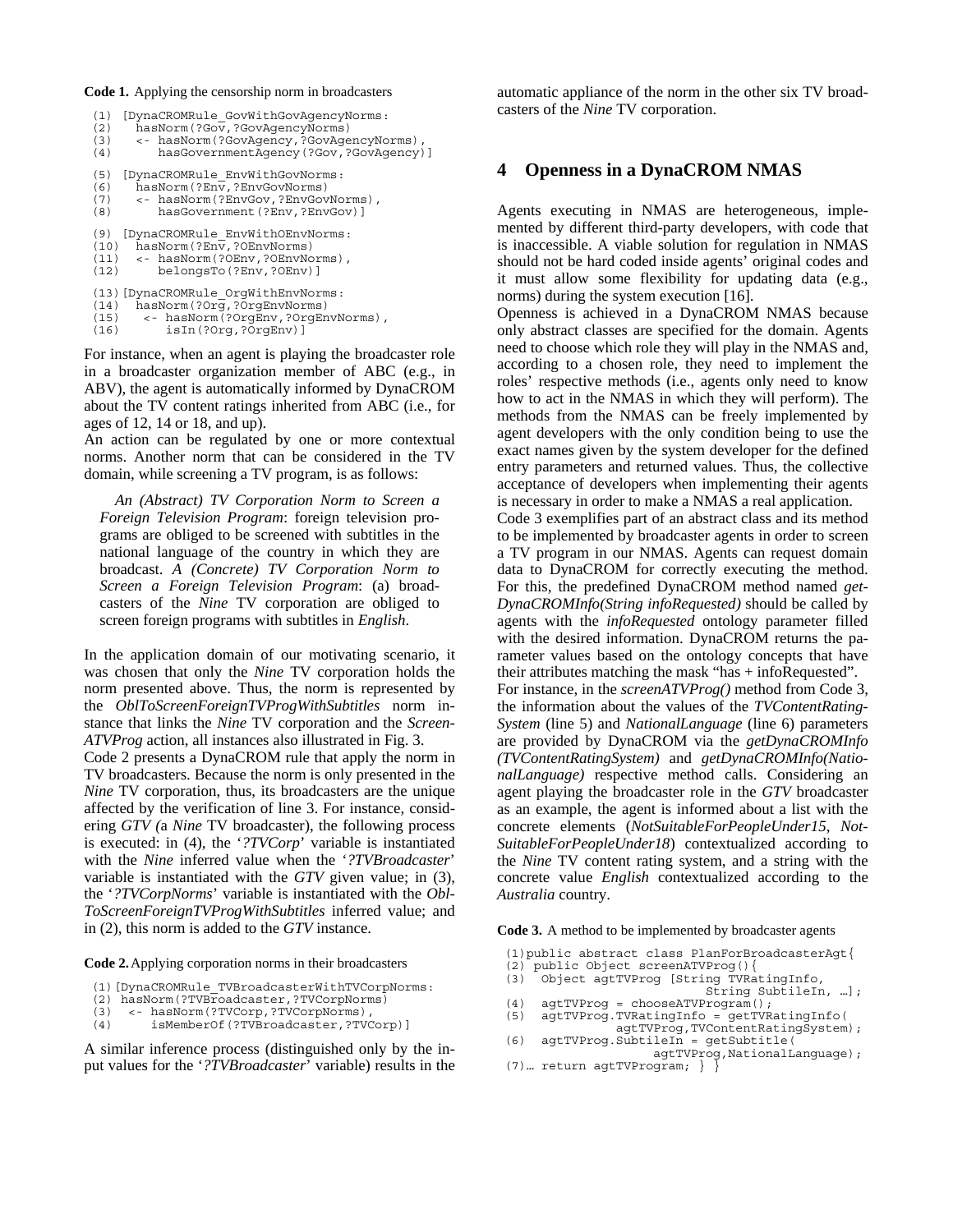DynaCROM infers domain data and apply it in its concepts following the composition process illustrated in Fig. 1. For permitting this, the system developer should write the rules for data composition and, then, according to these rules and a domain ontology instance, DynaCROM automatically infers data. For instance, Code 4 presents a rule for adding the information about the TV content rating system of each TV corporation from the domain ontology in their broadcasters.

The result of the inference process is that all the eight TV broadcasters of the *ABC* TV corporation are informed about the *ABC* TV content rating system (according to the values of the *ABCCRS* instance from the domain ontology), the seven TV broadcasters of the *Nine* TV corporation are informed about the *Nine* TV content rating system (according to the values of the *NineCRS* instance from the domain ontology), and the *SBS* TV broadcaster is informed about the *SBS* TV content rating system. Once any information is updated in the TV content rating system of a TV corporation (e.g., the *NotSuitableForPeopleUnder13* new TV content rating information value is inserted in the *Nine*  TV content rating system), it is automatically forwarded to its broadcasters (e.g., *TCN* and the others from Table 1) in the next execution of DynaCROM, without the need to restart the system.

**Code 4.** Applying content rating systems in broadcasters

|     | (1) [DynaCROMRule TVBroadCWithContentRatSystem:<br>(2) hasTVContentRatingSystem(?TVBroadcaster, |
|-----|-------------------------------------------------------------------------------------------------|
|     | ?TVCorpCRS)                                                                                     |
| (3) | <- hasTVContentRatingSystem(?TVCorp,<br>?TVCorpCRS),                                            |
| (4) | isMemberOf(?TVBroadcaster,?TVCorp)]                                                             |

Code 5 presents another example of rules for composing domain data. The '*DynaCROMRule\_EnvWithOEnvNationalLangInfo*' (line 1 to 4) states that hierarchical environments will be added with the information about the national language of their countries; and, the '*DynaCROM-Rule\_TVBroadcasterWithNationalLang*' (line 5 to 8) states that a given TV broadcaster will also be added with the information about the national language of its country.

The same rules could be exactly used (without any change) in the case that in the domain, besides Australian corporations, exist corporations from other countries, for instance, a Brazilian corporation. The result would be that TV broadcasters are obliged to screen foreign programs with subtitles in *Portuguese* (the national language of *Brazil*).

**Code 5.** Appling national languages in broadcasters

```
(1)[DynaCROMRule_EnvWithOEnvNationalLangInfo:
```

```
(2) hasNationalLanguage(?Env,?OEnvNatLang) 
(3) <- hasNationalLanguage(?OEnv,?OEnvNatLang),
```

```
(4) belongsTo(?Env,?OEnv)]
```
(5)[DynaCROMRule\_TVBroadcasterWithNationalLang: (6) hasNationalLanguage(?TVBroadcaster,

```
PEnvNatLang)?"<br>(7) <- hasNationalLanguage(?Env.?EnvNatLang),
(7) <- hasNationalLanguage(?Env,?EnvNatLang),<br>(8) isIn(?TVBroadcaster,?Env)]
```

```
(8) isIn(?TVBroadcaster,?Env)]
```
# **5 Contextual Norm Enforcement**

DynaCROM is an approach for implementing dynamic NMAS in which norms can be updated at system runtime, and also for continuously supporting agents with precise information about their current norms. Nevertheless, a regulated NMAS should verify if a performed action is legal or illegal based on its defined norms, which should also be enforced. Therefore, experiments were done integrating DynaCROM with SCAAR and MOSES, two solutions for norm enforcement. In SCAAR [5] the norm enforcement is based on agents' internal behaviors; in MOSES [23] it is based on agents' external behaviors. For both solutions, DynaCROM works providing precise norm information as their input. As the enforcement solution is not the focus of DynaCROM, so, we do not deal with problems related to this part (e.g., malfunction of the enforcer). In the following sub-section we will describe the integration of DynaCROM and SCAAR, leaving the one with MOSES to be detailed in a future publication. SCAAR was chosen for working with DynaCROM because its mechanism is not restricted to the interaction level, permitting the enforcement of norms from other levels of abstractions (e.g., from domain levels like the TV broadcaster one).

# **DynaCROM and SCAAR Working Together**

SCAAR is a norm enforcement mechanism that enhances agents with a self-monitoring capability for avoiding norm violation. SCAAR utilizes control hooks to trigger an enforcement core each time a regulated action occurs. When agents spontaneously incorporate the DynaCROM behavior, aiming to receive updated system norms, they also incorporate SCAAR. In the incorporation process, DynaCROM automatically replaces the headers of the regulated methods implemented inside agents, which have their signature predefined by DynaCROM, to the methods enhanced with the SCAAR control hooks.

Control hooks can be inserted inside agents' code before a regulated action, for preventing norm violation, or after, for detecting norm violation. This is a decision of the system developer when implementing the DynaCROM headers to be replaced in agents' codes. Once a regulated action start running, its control hook triggers the agent enforcement core for the verification and/or enforcement of norm compliance. Norms are represented by Petri nets [24] for verification of compliance, and inhibitor arcs are used to permit the norm enforcement.

If the system developer decides to use the SCAAR norm prevention mechanism in his regulated MAS, then, when a tentative of violation occurs with an obligation or prohibition norm, the enforcement core blocks the execution of the infringing action and informs it to DynaCROM; if the system developer decides to only use the SCAAR norm detection mechanism, then, when a norm violation occurs with an obligation or prohibition norm, the enforcement core informs it to DynaCROM. For a permitted norm, no specific action is taken by SCAAR.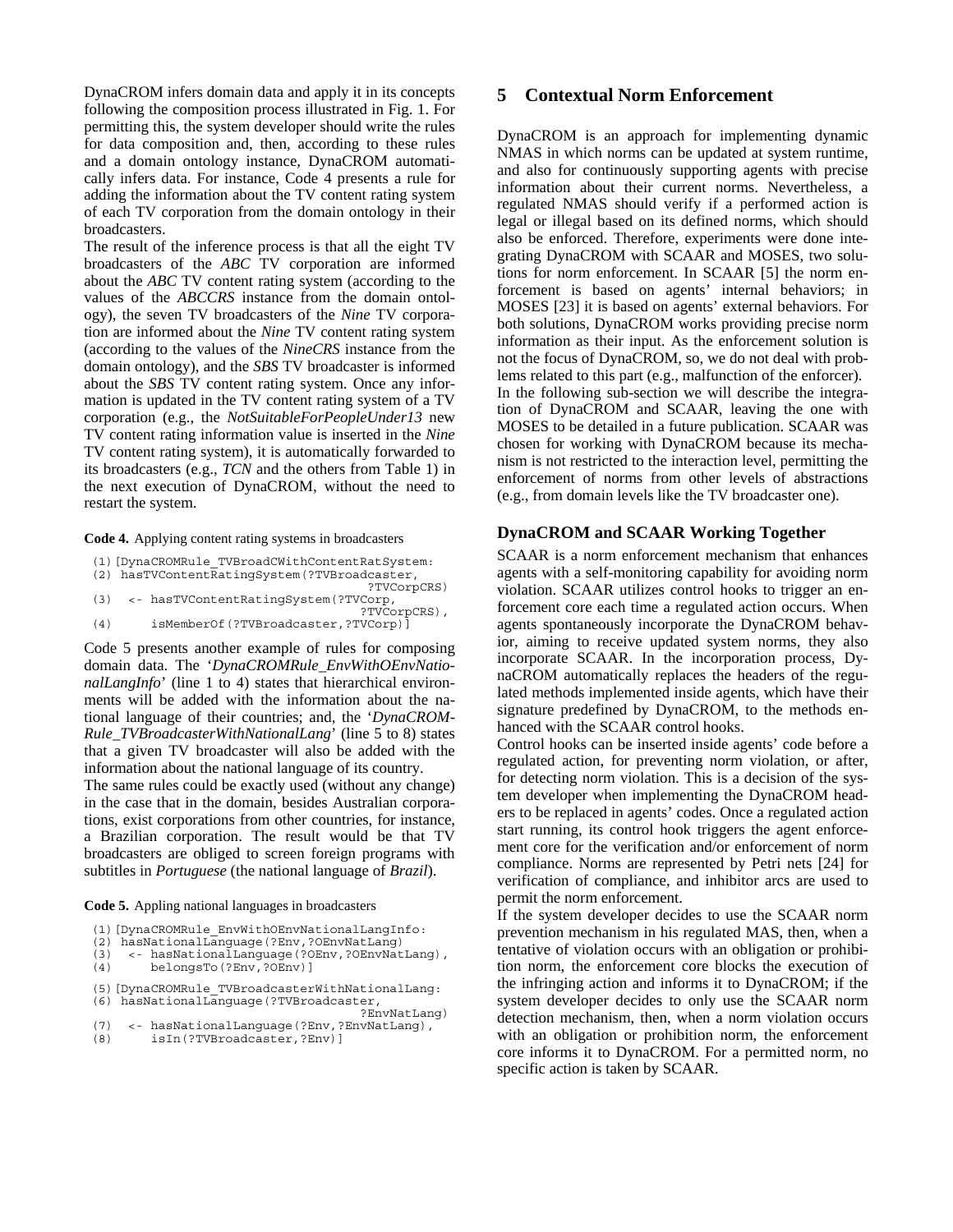For DynaCROM and SCAAR work together properly, the system developer should write the abstract norms of his system according to both the SCAAR syntax and the DynaCROM domain ontology's structure and, then, concretize these norms with instance values in the domain ontology. Concrete actions and norms must be written in the same way in both SCAAR norms and DynaCROM domain ontology. For the enforcement process, DynaCROM reads the ontology and rule files to automatically instantiate the abstract norms with domain values (see Fig. 1), providing concrete norms as input to SCAAR. SCAAR considers norms written according to the following definition, in which each term represents a set of clauses.

#### **Norm Definition.**

```
N (a DO A [AND P]) [IF (a BE in S [AND P])] 
N := OBLIGED | FORBIDDEN 
a := an agent playing a system role 
A := an action expression 
P := a proposition concerning A or S 
S := a state
```
The exact identification of parameters and their attributes are predefined in the specification of the abstract classes of a DynaCROM NMAS and, so, must be respected by the system developer while writing SCAAR norms. For instance, Code 6 presents an example of a SCAAR norm that the system developer should write to regulate the broadcaster agents from his system while they screen a TV program (i.e., to regulate the *ScreenATVProg* action instance from the DynaCROM domain ontology). A broadcaster agent informs its TV program via the '*agtTVProgram*' parameter (line 2). Then, SCAAR verifies in the parameter if the value of its '*TVRatingInfo*' attribute is valid, i.e. if the value proposed by the agent is one of the TV content rating of the TV broadcaster in which the agent are.

The list with all TV content ratings of a specific TV broadcaster is automatically provided by DynaCROM by executing progressive inferences, as illustrated in Code 7 considering the agent in the *GTV* broadcaster organization as an example. DynaCROM instantiates the '(*domainTVBT.has-TVContentRatingSystem).hasTVContentRating*' variable applying the rule from Code 4 to all broadcasters from the domain ontology that fulfill the norm condition inherited from their related instances (following the rules from Code 1). The norm is enforced each time that it is presented in the analyzed TV broadcaster due to the verification occurred in the lines 3 and 4 of the Code 6.

**Code 6.** Enforcing the obligation to present tv rating information

| (1) SCAARNorm OblToPresentTVRatingInfo:            |
|----------------------------------------------------|
| (2) [OBLIGED (agt DO ScreenATVProg (agtTVProg) AND |
| ((aqtTVProq.TVRatingInfo) isIn ((domainTVBT.has-   |
| TVContentRatingSystem).hasTVContentRating))        |
| (3) IF (agt BE in TVBroadcaster AND                |
| $(agtTVBT == domainTVBT)$                          |
| AND ("OblToPresentTVRatingInfo" isIn<br>(4)        |
| (domainTVBT.hasNorm))]                             |

#### **Code 7.** Part of a SCAAR norm concretized by DynaCROM

- (2)…((agtTVProg.TVRatingInfo)isIn ((GTV).hasTV- ContentRatingSystem).hasTVContentRating)) …
- (NineCRS).hasTVContentRating) …
	- (NotSuitableForPeopleUnder15, NotSuitableForPeopleUnder18) …]

Code 8 presents another example of a SCAAR norm. The norm should be written by the system developer in order to regulate the broadcaster agents from his system while they screen a foreign TV program. A broadcaster agent informs its TV program via the '*agtTVProgram*' parameter (line 2). Then, SCAAR verifies, in the parameter, if the value of its '*SubtitleIn*' attribute is equal to the expected value of the '*domainTVBT.hasNationalLanguage*' variable.

DynaCROM instantiates the '*domainTVBT*' and '*domain-TVBT.hasNationalLanguage*' variables applying the rules from Code 5 to all broadcasters from the domain ontology that fulfill the norm condition inherited from their related corporations (following the rule from Code 2). For instance, DynaCROM instantiates the '*domainTVBT.hasNationalLanguage*' variable with the *English* value when the agent is in the *GTV* broadcaster. The norm is inherited from *Nine*, the hierarchical TV corporation of *GTV*.

**Code 8.** Enforcing the obligation to present subtitles

(1) SCAARNorm OblToScreenFTVProqWithSubtitles: (2)[OBLIGED(agt DO ScreenATVProg(agtTVProg) AND (agtTVProg.SubtitleIn == dTVBT. hasNationalLanguage) (3) IF(agt BE in TVBroadcaster AND (agtTVBT == dTVBT) AND (agtTVProg.isForeign) AND (4) ("OblToScreenForeignTVProgWithSubtitles" isIn (dTVBT.hasNorm))]

DynaCROM may use an external thesaurus, as the Word-Net one [27], for giving other possibilities as input to the SCAAR enforcement [11]. In this way, when the "*English language*" value is given by a regulated agent instead of simply the "*English*" value, for instance, then, SCAAR correctly infers that the agent is compliant to the norm.

# **6 Related Work**

**Electronic Agent-Based Organizations**. The OMNI framework (meaning *Organizational Model for Normative Institutions*) is proposed in [26] for modeling agent organizations. Currently, OMNI does not provide a solution for the implementation and integration of its specifications in a given NMAS. Thus, DynaCROM can provide a flexible solution for implementing agent organizations by representing the OMNI scenes, roles and group of roles in its ontology. Furthermore, this ontology also can be freely enriched with domain concepts and other particular fields for any concept. The integration of organizational data in the NMAS transparently occurs when agents incorporate DynaCROM and, then, start receiving domain information.